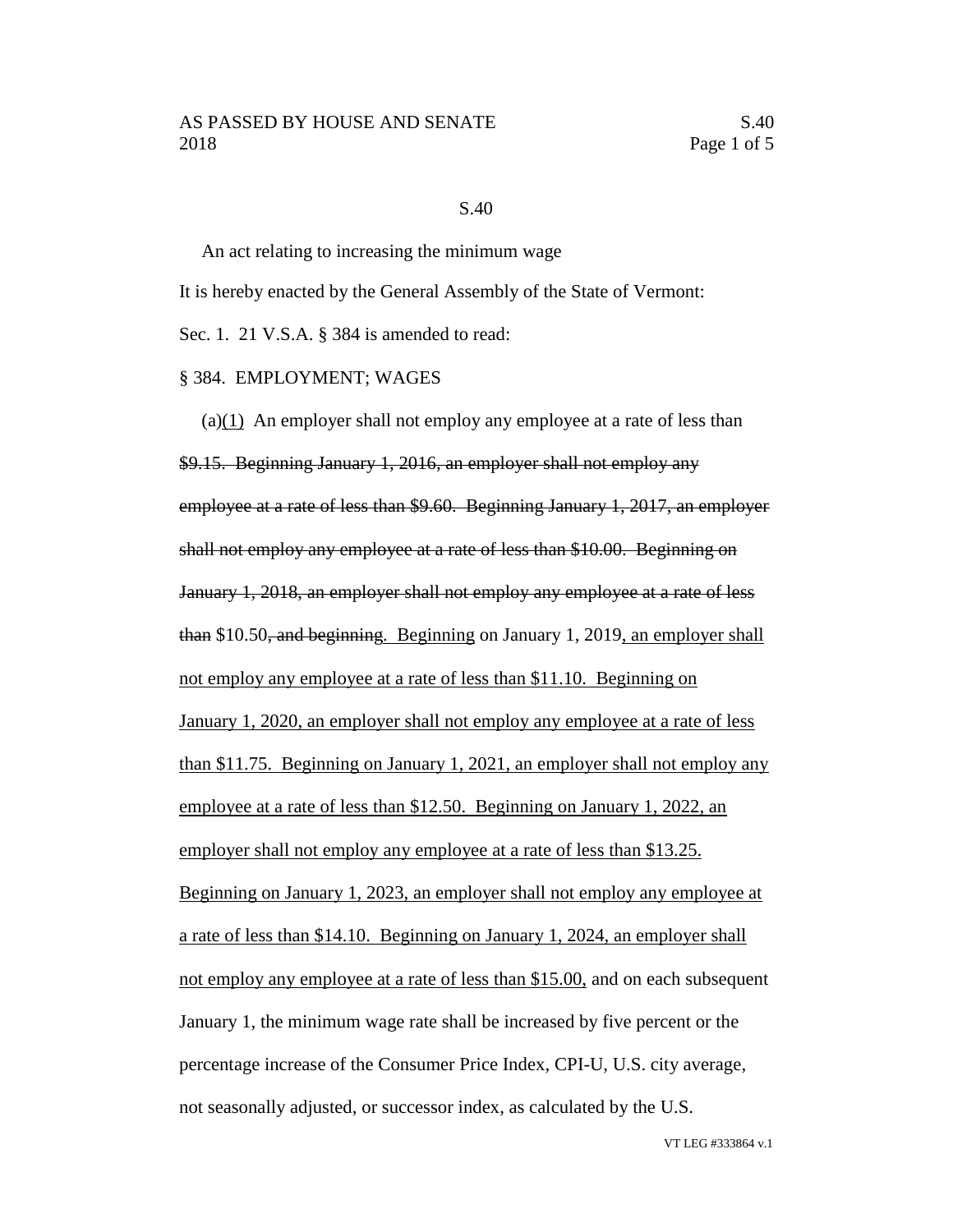Department of Labor or successor agency for the 12 months preceding the previous September 1, whichever is smaller, but in no event shall the minimum wage be decreased. The minimum wage shall be rounded off to the nearest \$0.01.

(2) An employer shall not employ a secondary school student at a rate of less than the minimum wage established pursuant to subdivision (1) of this subsection minus \$3.00.

(3) An employer in the hotel, motel, tourist place, and restaurant industry shall not employ a service or tipped employee at a basic wage rate less than one-half the minimum wage. As used in this subsection, "a service or tipped employee" means an employee of a hotel, motel, tourist place, or restaurant who customarily and regularly receives more than \$120.00 per month in tips for direct and personal customer service.

(4) If the minimum wage rate established by the U.S. government is greater than the rate established for Vermont for any year, the minimum wage rate for that year shall be the rate established by the U.S. government.

\* \* \*

 $(e)(1)$  A tip shall be the sole property of the employee or employees to whom it was paid, given, or left. An employer that permits patrons to pay tips by credit card shall pay an employee the full amount of the tip that the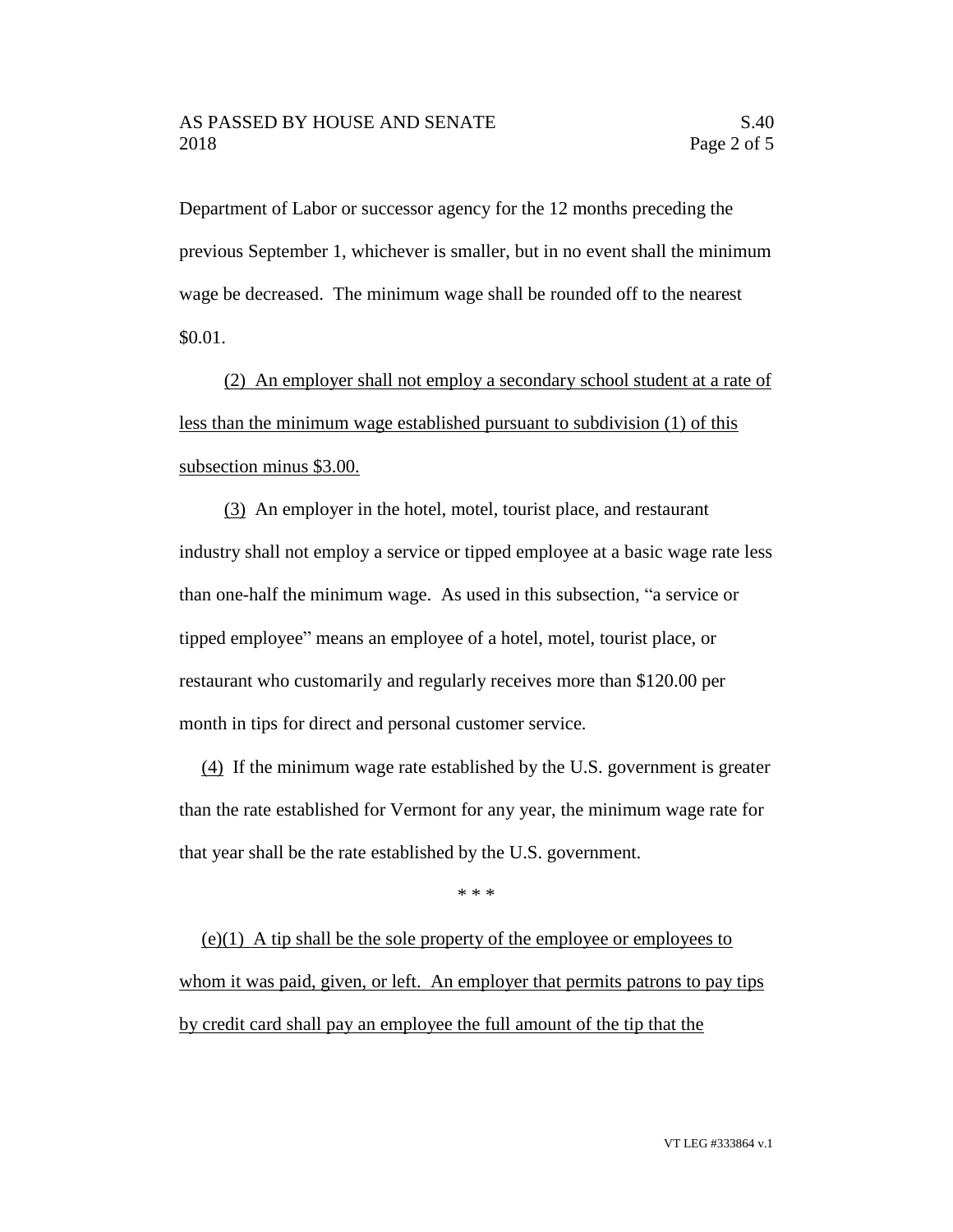customer indicated, without any deductions for credit card processing fees or costs that may be charged to the employer by the credit card company.

(2) An employer shall not collect, deduct, or receive any portion of a tip left for an employee or credit any portion of a tip left for an employee against the wages due to the employee pursuant to subsection (a) of this section.

(3) This subsection shall not be construed to prohibit the pooling of tips among service or tipped employees as defined pursuant to subsection (a) of this section.

Sec. 2. CHILD CARE FINANCIAL ASSISTANCE PROGRAM; STATE PLAN

To the extent funds are appropriated, the Commissioner for Children and Families shall amend the Department for Children and Families' federal Child Care and Development Fund State Plan to:

(1) adjust the sliding scale of the Child Care Financial Assistance Program benefit to correspond with each minimum wage increase required pursuant to this act to ensure that the benefit percentage at each new minimum wage level remains the same as the percentage applied under the former minimum wage; and

(2) adjust the market rate used to inform the fee scale in a manner that offsets the estimated increased cost of child care in Vermont resulting from the increase in the minimum wage required pursuant to this act.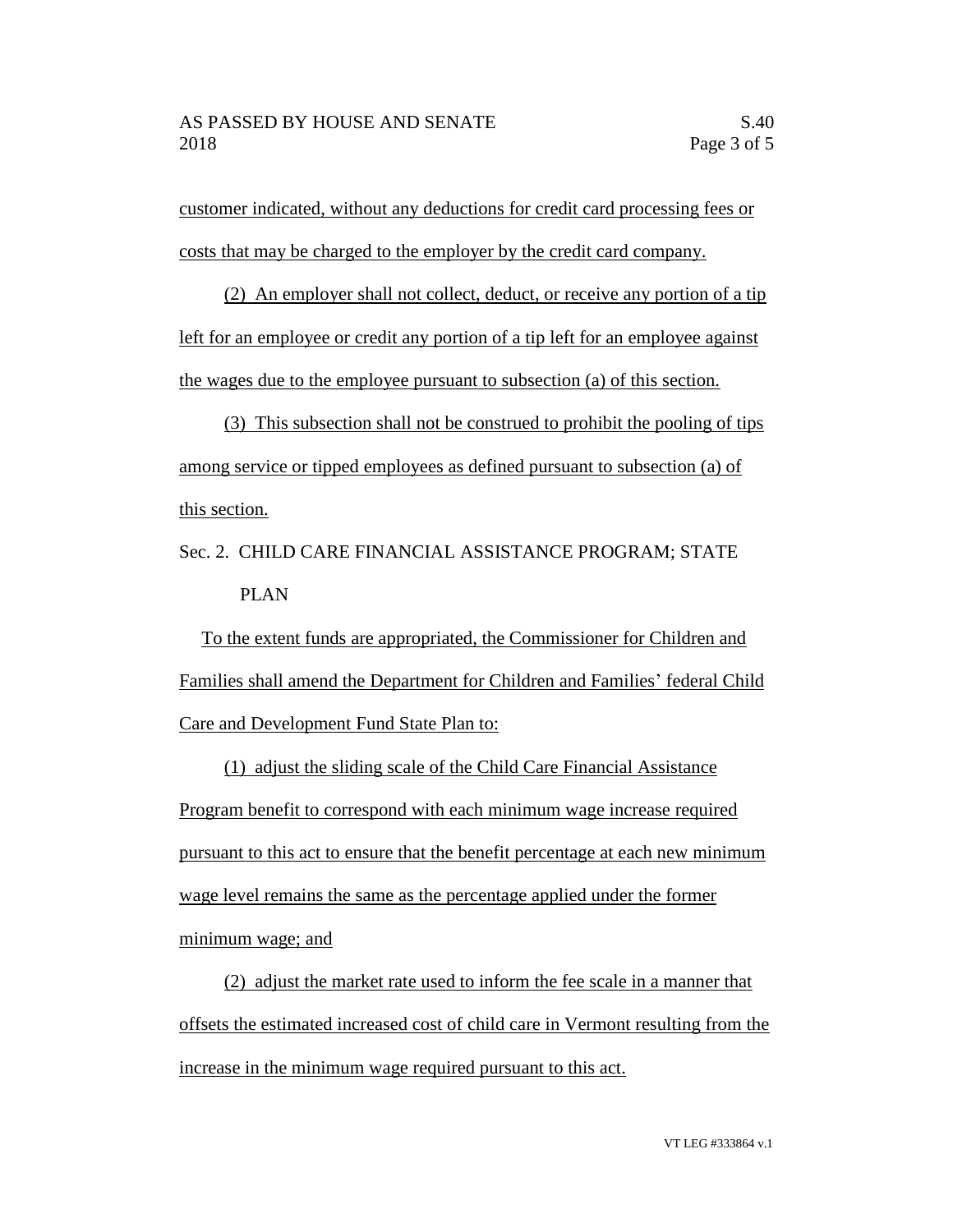Sec. 3. MINIMUM WAGE; ADJUSTMENT FOR INFLATION; REPORT

On or before January 15, 2023, the Legislative Council and the Joint Fiscal Office shall submit a written report to the House Committee on General, Housing, and Military Affairs and the Senate Committee on Economic Development, Housing and General Affairs regarding potential mechanisms for indexing the minimum wage established pursuant to 21 V.S.A. § 384 to inflation after 2024. In particular, the report shall:

(1) identify and examine mechanisms that other jurisdictions use to index their minimum wages to inflation and the potential benefits and disadvantages of each mechanism; and

(2) identify and examine any alternative mechanisms to index the minimum wage to inflation, including alternative measures of inflation, and the potential benefits and disadvantages of each mechanism.

Sec. 4. 21 V.S.A. § 383 is amended to read:

§ 383. DEFINITIONS

Terms used in this subchapter have the following meanings, unless a different meaning is clearly apparent from the language or context:

(1) "Commissioner," means the Commissioner of Labor or designee;

(2) "Employee," means any individual employed or permitted to work by an employer except:

\* \* \*